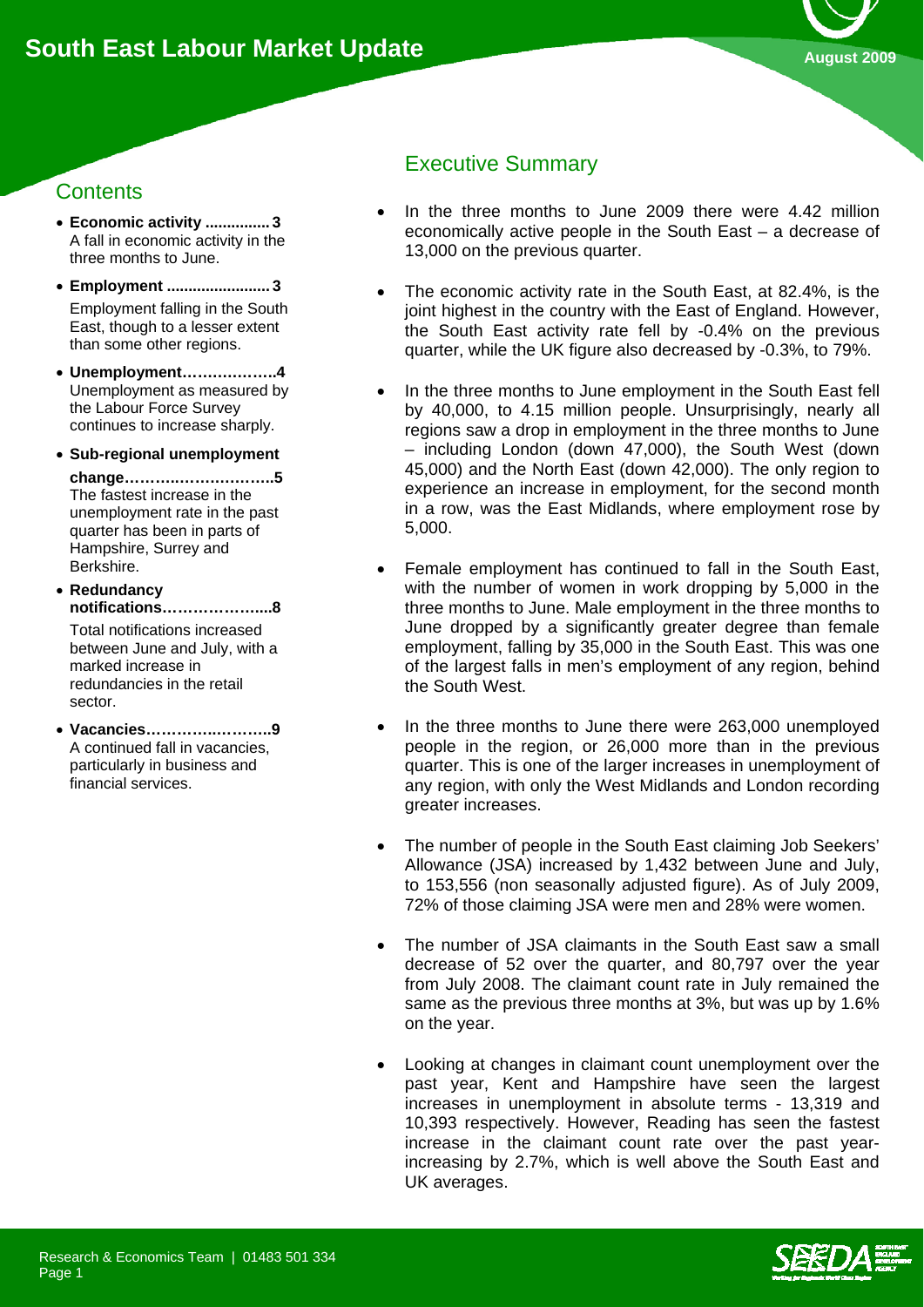- Local authorities in Kent and Berkshire have tended to see the fastest increase in the claimant count rate over the past year, while other 'hotspots' include the coast of Hampshire and Sussex, as well as Milton Keynes and Crawley.
- The fastest increases in the unemployment rate over the past quarter have tended to be in the west of the region – in Hampshire and parts of Surrey and Berkshire – with parts of north Kent also seeing a relatively rapid rise in the unemployment rate. Many of these areas have substantial numbers of out-commuters to London. If they lose their jobs in the capital, commuters will register for JSA in their place of residence.
- Although the service sector (excluding retail) continues to be hit, the proportion of redundancies attributed to this sector has dropped to 45% in July, compared to 70% in June 2009. In July there was a marked increase in the number of redundancies in the retail sector, with nearly 500 notifications - more than double the number reported in June.
- Berkshire accounted for approximately one third of all redundancy notifications in July. Berkshire continues to be dominated by redundancies in the retail and service sectors, with over 40% of all the notifications being in this sector. The number of redundancies in Buckinghamshire and East Sussex saw a ten fold increase in July on the number reported the previous month (from a low base).
- Between July 2008 and July 2009 the number of vacancies notified to Jobcentre Plus in the South East fell from 36,619 to 31,745. In July 2009, the business and financial services sector accounted for almost half of these vacancies.

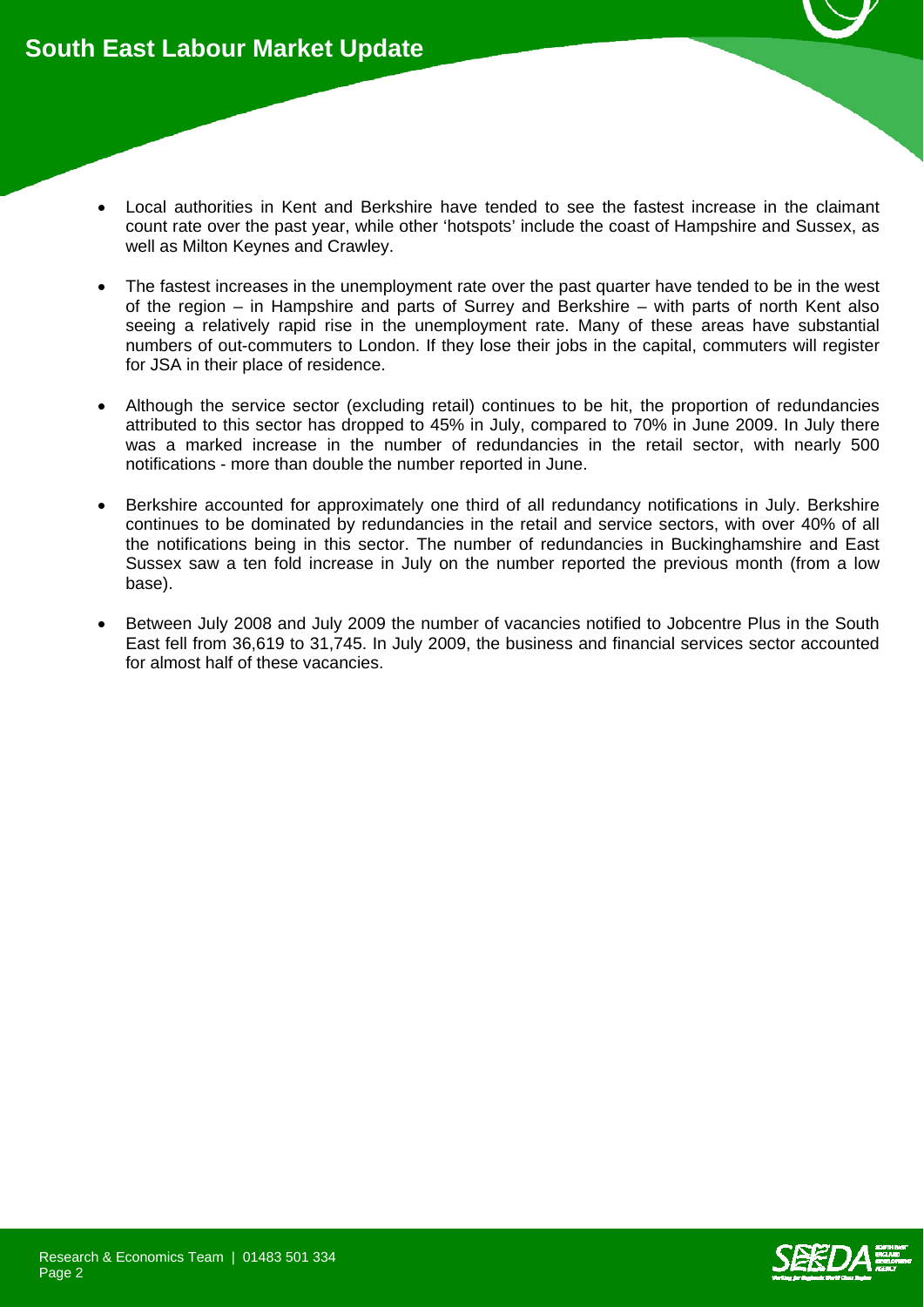## 1. Economic Activity

Data for the three months to June 2009 shows that there were 4.42 million economically active people in the South East – a decrease of 13,000 on the previous quarter.<sup>1</sup> The South East continued to outperform other parts of the South of England which have seen considerably larger falls in economic activity, including the South West (down 29,000) and London (down 20,000). However, several regions recorded substantial increases in economic activity, including the West Midlands (up 37,000) and Yorkshire and the Humber (up 15,000). In the UK as a whole, the number of economically active people was down by 52,000 in the same period.

The number of economically active men fell by 6,000 in the three months to June 2009. Women's economic activity fell by a further 7,000 during the same period. The economic activity rate in the South East, at 82.4%, is the joint highest in the country with the East of England. However, the South East activity rate fell by -0.4% on the previous quarter, while the UK figure also decreased by -0.3%, to 79%.

The South East and the East of England have the lowest economic inactivity rate of any region, at 17.6% in the three months to June. However, the number of economically inactive people in the South East increased by 23,000 over the quarter; this was one of the larger increases of all regions, with only London (52,000) recording a greater increase.



## 2. Employment

Page 3

 $\overline{a}$ 

In the three months to June employment in the South East fell by 40,000, to 4.15 million people. Unsurprisingly, nearly all regions saw a drop in employment in the three months to June – including London (down 47,000), the South West (down 45,000) and the North East (down 42,000). The only region to experience an increase in employment, for the second month in a row, was the East Midlands, where employment rose by 5,000. In the UK the number of people employed fell by 271,000 in the three months to June, bringing total employment to 28.9 million.

The data again suggest that the recent drop in employment in the regions of the Midlands and North of England has tended to be less severe than the decrease seen in the South of England. This could be explained by the fact that the full effects of the recession have now spread to a broader range of sectors, including the service sector which is more concentrated in the South and East of England. By contrast, the early stages of the recession saw the manufacturing, construction and transport industries, which tend to be more heavily concentrated in the north and Midlands, experiencing the severest impact.

 $1$  The economically active are those who are in employment or unemployed but available for work.



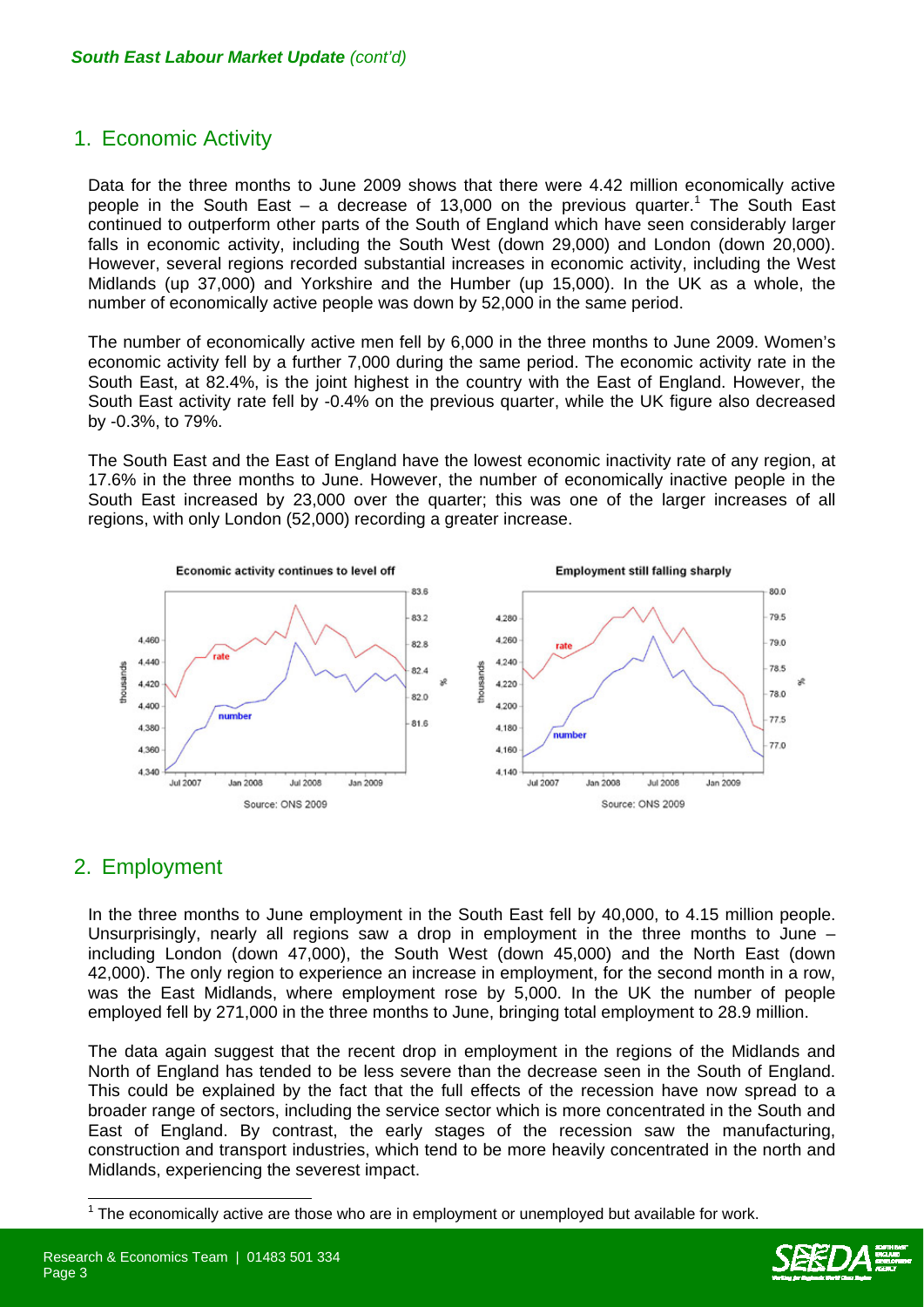#### *South East Labour Market Update (cont'd)*

Looking at the longer term trends, over the year to June 2009, the South East and London experienced the largest falls in employment, of 86,000 and 88,000 respectively. The smallest fall was recorded in the East of England (-14,000), while the East Midlands was the only region to see an overall increase in employment over the year (up 12,000).

Female employment has continued to fall in the South East, with the number of women in work dropping by 5,000 in the three months to June. London (-33,000) saw the greatest fall in women's employment of any English region, whereas the West Midlands saw the largest increase in women's employment of 25,000. Male employment in the three months to June dropped by a significantly greater degree than female employment, falling by 35,000 in the South East. This was one of the largest falls in men's employment of any region, behind the South West (down 45,000). The significant decline in the South East may be due to redundancies made in the male-dominated construction and manufacturing sectors in the early part of 2009 feeding through to the employment figures.

In the three months to June the South East employment rate stood at 77.3%, which is 0.9% lower than in the previous quarter, but the highest of any region. The North East saw the largest fall in the employment rate of any English region at -2.4%. Over the same period the UK employment rate declined by 0.9% to 72.7%. Once again the data suggests that the northern regions of the UK (with the exception of the North East) are performing slightly better then the South, with a smaller fall in the employment rate compared to the southern regions.

The employment rate for men in the South East was down 1.4% on the previous quarter, at 81%. The UK employment rate for men declined by 1.2% to 76%. The employment rate for women in the South East fell by 0.3% to 73.3% - still significantly above the UK women's employment rate, which dropped by 0.5 percentage points on the previous quarter, to 69%.

#### 3. Unemployment

In the three months to June there were 263,000 unemployed people in the region, or 26,000 more than in the previous quarter. This is one of the larger increases in unemployment of any region, with only the West Midlands (39,000) and London (27,000) recording greater increases.

The number of unemployed people in the UK as a whole increased by 220,000 over the three months to June, with the rate increasing by 0.7% to 7.8%, bringing the total unemployed to over 2.44 million. In the South East, the unemployment rate is still the lowest of any region, at 5.9%, but this is the highest it has reached since 1996.

Male unemployment increased by 29,000, while female unemployment in the South East actually fell by 3,000 in the three months to June. The greater rise in men's unemployment could reflect continued job losses in both the manufacturing and construction sectors. Furthermore, the slower rise in unemployment amongst women may suggest that women who lose their jobs are more likely than men to move into economic inactivity rather than registering as unemployed. This could be explained in part by the fact that women are less likely to be eligible for unemployment benefit (Job Seekers' Allowance) once their spouse or partner's income is taken into account. In the three months to June the male unemployment rate increased by 1.2%, while the female unemployment rate fell by 0.2% in the South East.

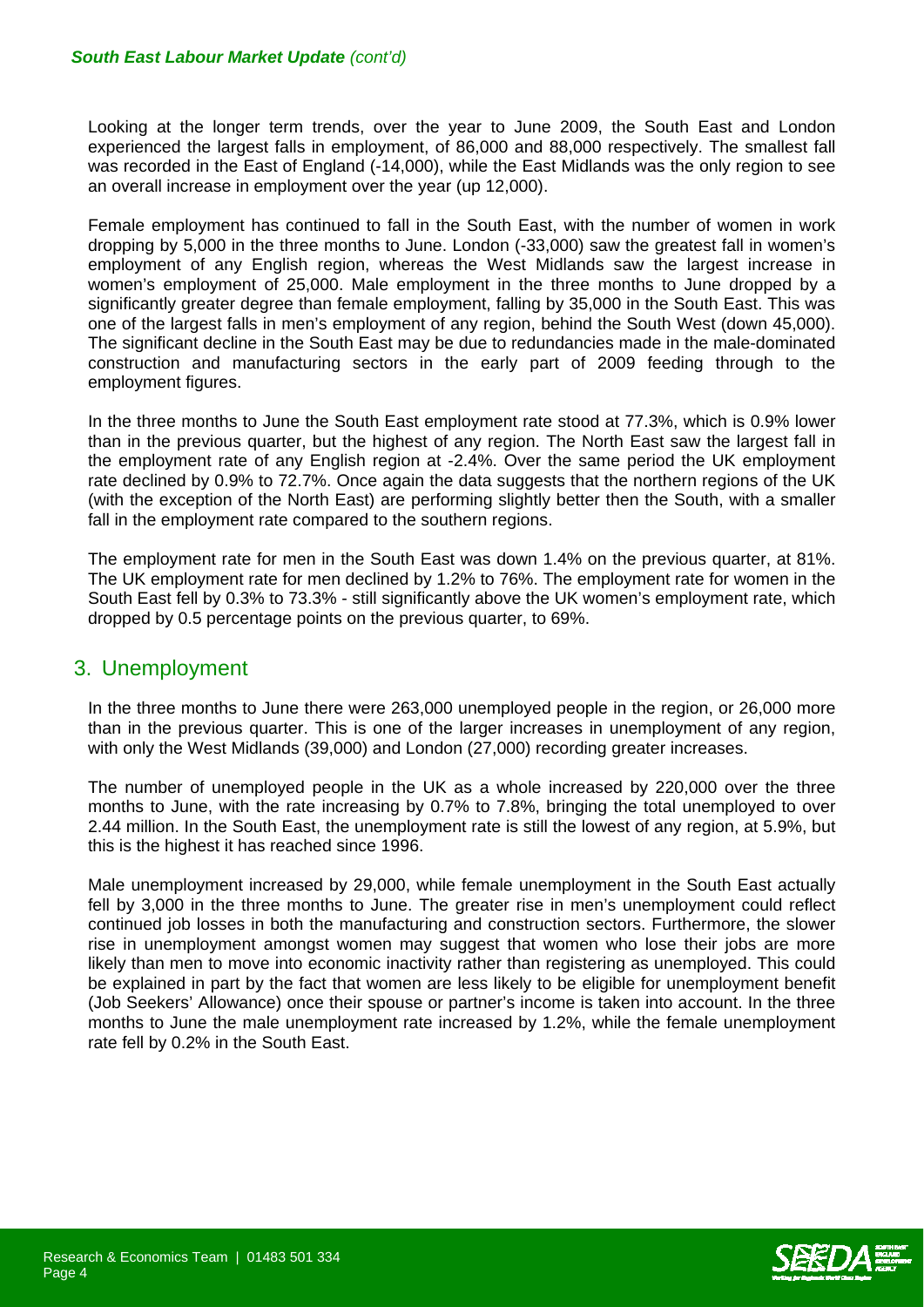

The number of people in the South East claiming Job Seekers' Allowance (JSA) increased by 1,432 between June and July, to 153,556. $^2$  As of July 2009, 72% of those claiming JSA were men and 28% were women.

Over the quarter from April to July the number of JSA claimants in the South East saw a small decrease of 52, but an increase of 80,797 over the year from July 2008. The claimant count rate (percentage of residents claiming JSA) in July remained the same as the previous three months at 3%, but was up by 1.6% on the year. The yearly increase was below the UK average (1.9%) and one of the smallest of any region. The claimant count rate in the South East, along with the South West, remains the lowest of any region.

## 4. Sub-regional unemployment change



**Map 1: Annual change in claimant count rate – county and unitary authorities (July 2008-July 2009)**

Crown Copyright Ordnance Survey. 'Boundary Line' 2008. License No. 100029140 Produced by SEEDA Research & Economics @ All rights reserved 2009

 $2$  This is the non seasonally adjusted figure.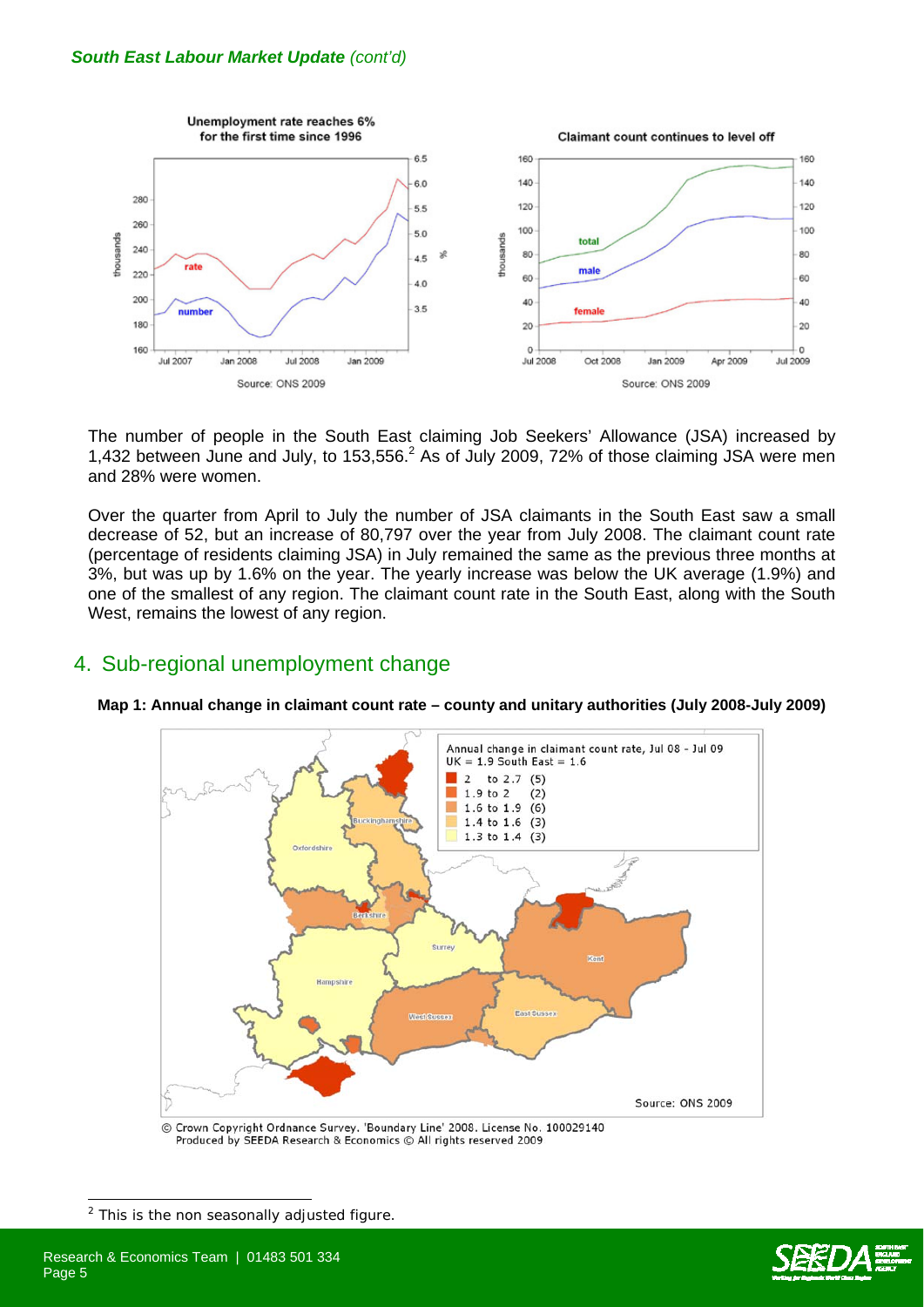

**Map 2: Annual change in claimant count rate – districts / unitaries (July 2008-July 2009)** 

© Crown Copyright Ordnance Survey. 'Boundary Line' 2008. License No. 100029140 Produced by SEEDA Research & Economics @ All rights reserved 2009

Looking at changes in claimant count unemployment over the past year, Kent and Hampshire have seen the largest increases in unemployment in absolute terms - 13,319 and 10,393 respectively. However, Reading has seen the fastest increase in the claimant count rate over the past year that is the percentage of residents claiming Job Seekers' Allowance (Map 1). The claimant count rate in Reading increased by 2.7%, which is well above the South East and UK averages (1.6% and 1.9% respectively). Substantial increases in the claimant count rate were also recorded in Milton Keynes (2.5%), Slough (2.4%) and Medway (2.2%).

Local authorities in Kent and Berkshire have tended to see the fastest increase in the claimant count rate over the past year, while other 'hotspots' include the coast of Hampshire and Sussex, as well as Milton Keynes and Crawley (Map 2).

Looking at more recent change, over the past quarter the largest increase in claimant count unemployment, in absolute terms, has been in Hampshire (+339), although this is significantly smaller than previous quarterly increases. Several counties and unitary authorities in fact recorded a drop in unemployment over the past three months, including Oxfordshire (down 451), East Sussex (down 877) and Kent (down 878). Looking at the claimant count rate, $3$  over the past quarter the fastest increase in the unemployment rate has been in Slough (up 0.3%). The majority of other counties and unitary authorities in the South East have seen relatively small increases in the unemployment rate (no more than 0.2%) – Map 3.

<sup>3</sup> This approach is favourable to simply looking at the percentage change (as recently used by the national press), since some areas have a low base (low claimant count) so even a small change in unemployment could result in an apparently 'significant' percentage change.

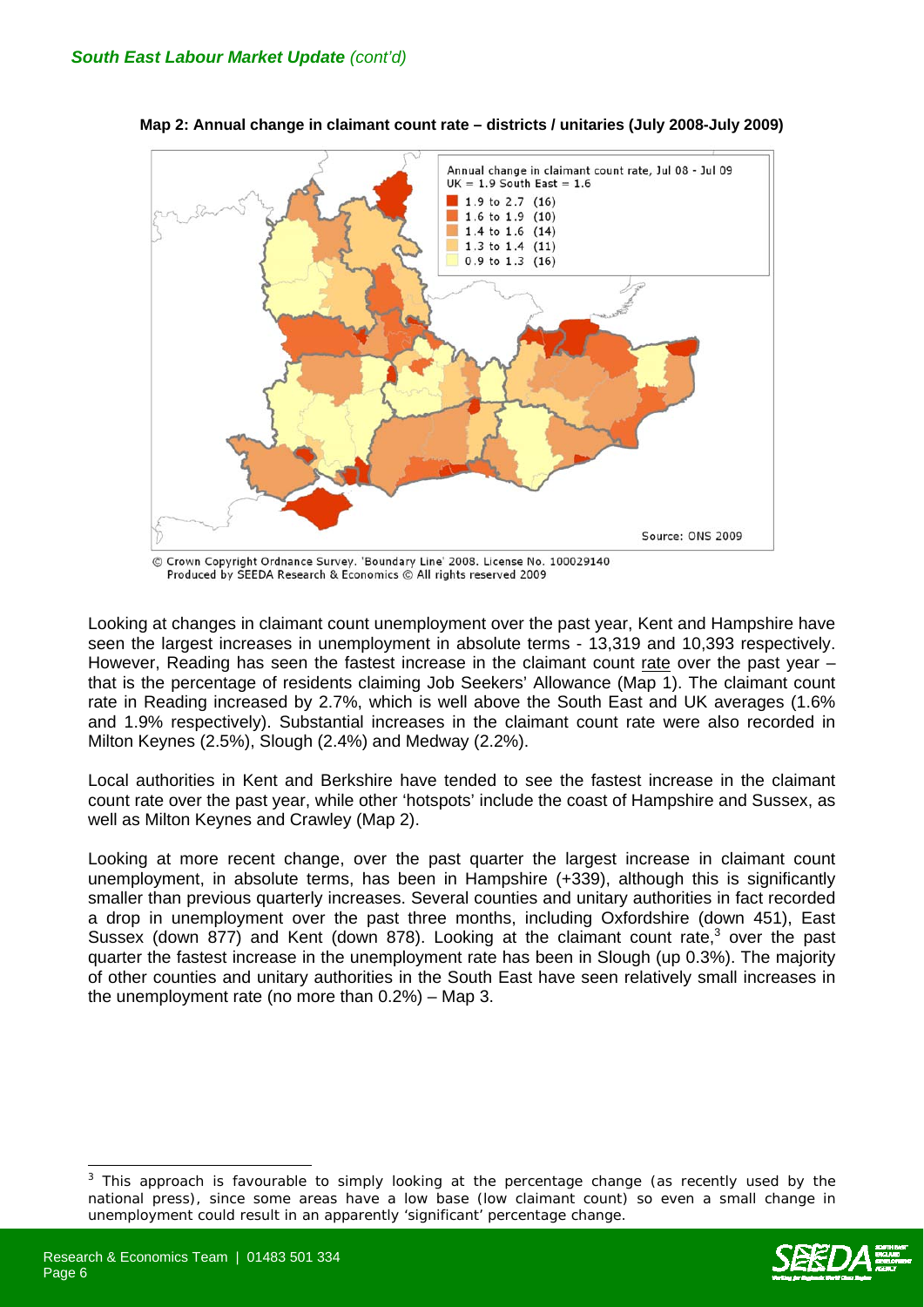

**Map 3: Quarterly change in claimant count rate (April-July 2009) – county and unitary authorities** 

© Crown Copyright Ordnance Survey. 'Boundary Line' 2008. License No. 100029140 Produced by SEEDA Research & Economics © All rights reserved 2009

**Map 4: Quarterly change in claimant count rate (April - July 2009) – District/Unitary authorities**



© Crown Copyright Ordnance Survey. 'Boundary Line' 2008. License No. 100029140 Produced by SEEDA Research & Economics © All rights reserved 2009

As Map 4 shows, the fastest increases in the unemployment rate over the past quarter have tended to be in the west of the region – in Hampshire and parts of Surrey and Berkshire – with parts of north Kent also seeing a relatively rapid rise in the unemployment rate. Many of these areas have substantial numbers of out-commuters to London. If they lose their jobs in the capital, commuters will register for JSA in their place of residence. This means that any increase in job losses in London can help to explain a rise in the unemployment rate in areas within commuting

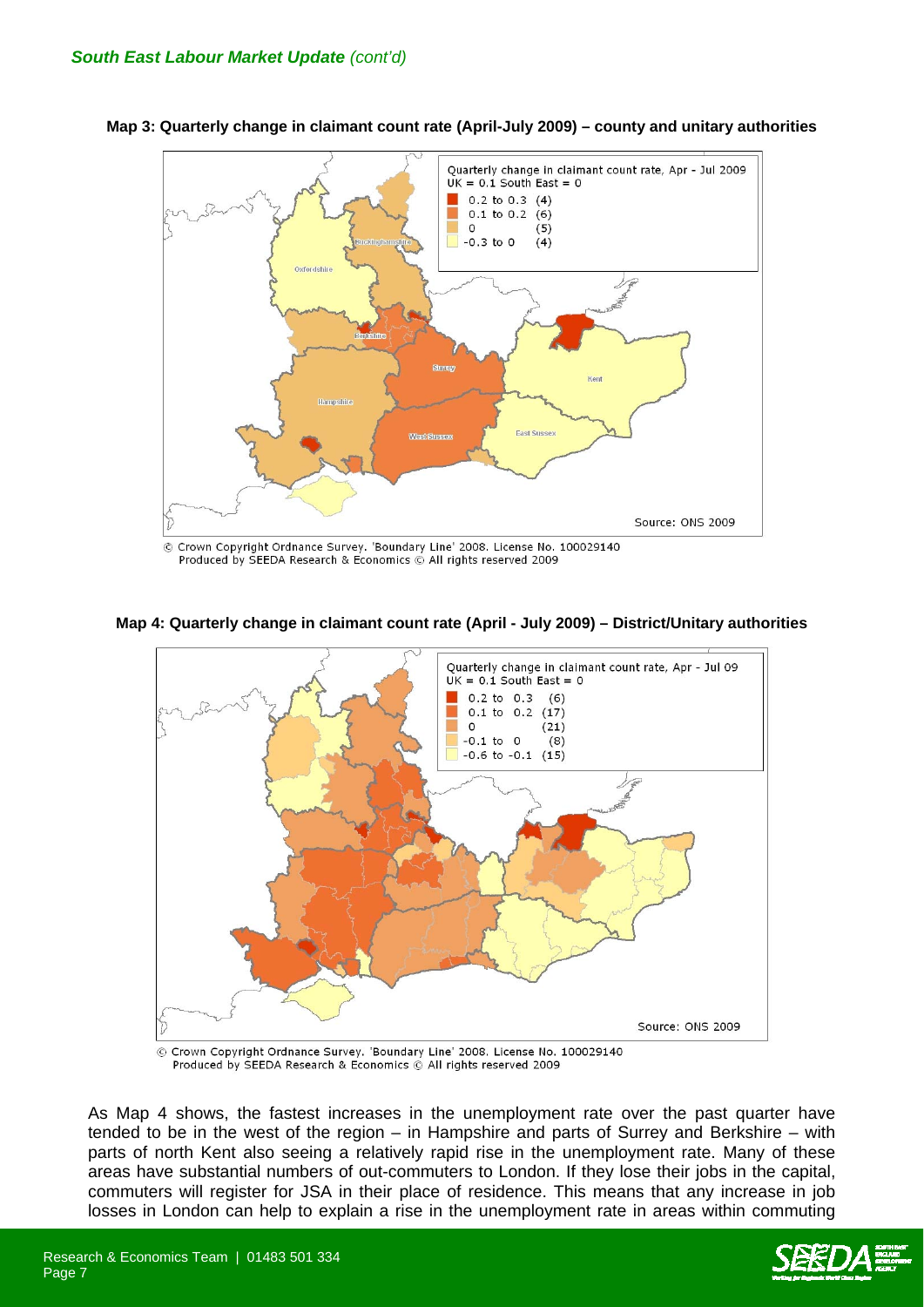#### *South East Labour Market Update (cont'd)*

distance of London. Recent marked falls in employment in London are likely to be feeding through into the claimant count figures in areas where substantial numbers of residents commute to the city. Elsewhere in the region, a number of local authorities have seen a drop in the unemployment rate over the past quarter – most notably in East Sussex, Kent and Oxfordshire.

## 5. Redundancy notifications

According to HR1 data, the level of redundancy notifications decreased in July. There were some 2,200 redundancy notifications in the South East in July against 3,500 in June 2009.<sup>4</sup>

#### **Map 5: Redundancy notifications by sub-region, volume, reason and sector July 2009 (Source: HR1 data via BERR / Job Centre Plus)**



© Crown Copyright Ordnance Survey. 'Boundary Line' 2008. License No. 100029140 Produced by SEEDA Research & Economics © All rights reserved 2009

Although the service sector (excluding retail) continues to be hit, the proportion of redundancies attributed to this sector has dropped to 45% in July, compared to 70% in June 2009. In July there was a marked increase in the number of redundancies in the retail sector, with nearly 500 notifications - more than double the number reported in June. The retail sector accounted for approximately a quarter of all notifications in June, as did manufacturing. The number of notifications in the construction sector fell by a third in July compared to June 2009.

Berkshire accounted for approximately one third of all notifications in July. Berkshire continues to be dominated by redundancies in the retail and service sectors, with over 40% of all the notifications being in this sector. The number of redundancies in Buckinghamshire and East Sussex saw a ten fold increase in July on the number reported the previous month (though from a small base) with the majority of redundancies in these counties being in the manufacturing and service sectors. Hampshire and the Isle of Wight reported significantly fewer redundancies in July than in June 2009, while the number of notifications in Surrey also fell compared to the previous month.

Note that this data only captures redundancies of more than 20 employees; some of the job losses are not scheduled to take place until later in 2009; and in some cases the redundancies are happening in another region but are registered in the South East because it is home to the company's headquarters.